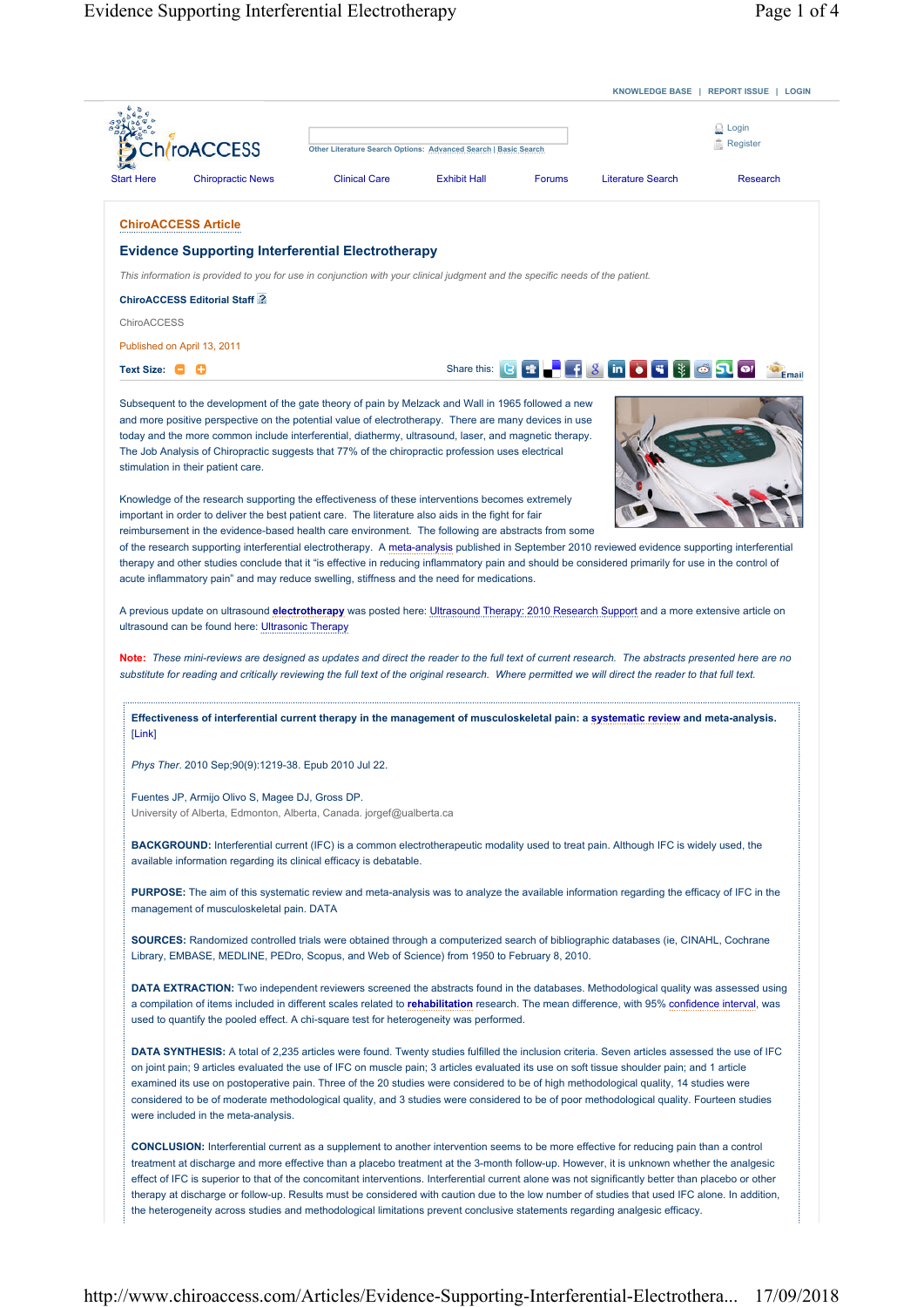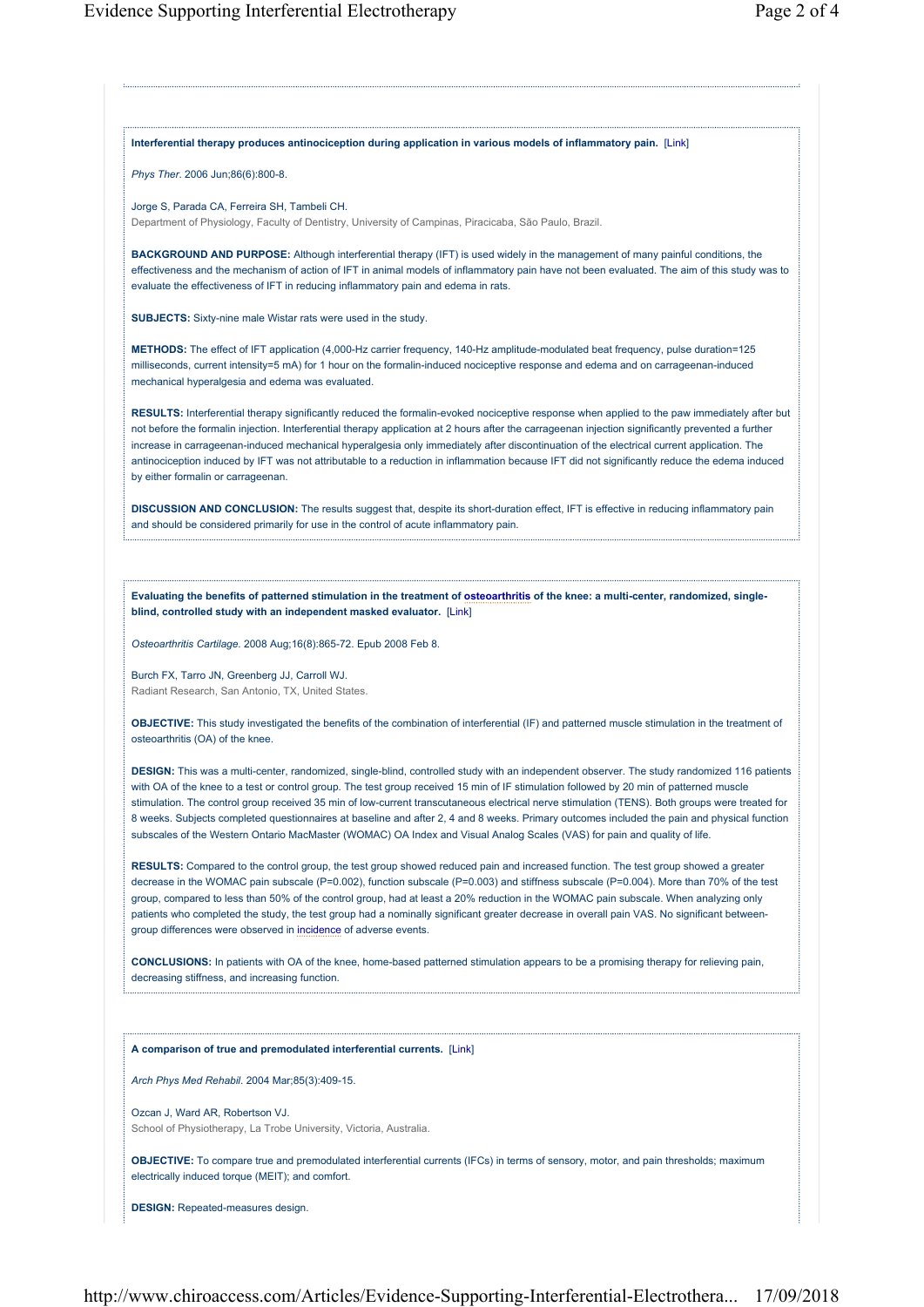**SETTING:** Laboratory setting. PARTICIPANTS: University student and staff volunteers.

**INTERVENTIONS:** Participants were exposed to 4 different conditions, chosen to evaluate 2 fundamental differences between true and premodulated IFCs. The conditions were different combinations of (1) premodulated or constant-amplitude currents applied at the skin and (2) crossed or parallel current paths.

**MAIN OUTCOME MEASURES:** Sensory, motor, and pain thresholds; MEIT; and subjective reports of relative discomfort were recorded for each of the 4 conditions. Motor to sensory threshold ratios were subsequently calculated to assess depth efficiency of stimulation.

**RESULTS:** The major findings were that crossed currents (true IFC) had no advantage over parallel currents (premodulated IFC) in terms of motor to sensory threshold ratio, MEIT, or comfort, and that premodulated currents produced higher torque values and less discomfort than constant-amplitude currents (true IFC). These results contradict the claimed superiority of true IFC.

**CONCLUSIONS:** The findings indicate that premodulated IFC, delivered via 2 large electrodes, may be clinically more effective than the traditional true IFC arrangement in terms of depth efficiency, torque production, and patient comfort.

**The effect of combined therapy (ultrasound and interferential current) on pain and sleep in fibromyalgia.** [Link]

*Pain*. 2003 Aug;104(3):665-72.

## Almeida TF, Roizenblatt S, Benedito-Silva AA, Tufik S.

Department of Psychobiology, Universidade Federal de São Paulo, Rua Napoleão de Barros 925, Vila Clementino, 04024-002 São Paulo, SP, Brazil. pra.c@terra.com.br

Multidisciplinary treatment has proven to be the best therapeutic option to fibromyalgia (FM) and physiotherapy has an important role in this approach. Considering the controversial results of electrotherapy in this condition, the aim of this study was to assess the effects of combined therapy with pulsed ultrasound and interferential current (CTPI) on pain and sleep in FM. Seventeen patients fulfilling FM criteria were divided into two groups, CTPI and SHAM, and submitted to pain and sleep evaluations. Pain was evaluated by body map (BM) of the painful areas; quantification of pain intensity by visual analog scale (VAS); tender point (TP) count and tenderness threshold (TT). Sleep was assessed by inventory and polysomnography (PSG). After 12 sessions of CTPI or SHAM procedure, patients were evaluated by the same initial protocol. After treatment, CTPI group showed, before and after sleep, subjective improvement of pain in terms of number (BM) and intensity (VAS) of painful areas (P<0.001, both); as well as objective improvement, with decrease in TP count and increase in TT (P<0.001, both). Subjective sleep improvements observed after CTPI treatment included decrease in morning fatigue and in non-refreshing sleep complaint (P<0.001, both). Objectively, PSG in this group showed decrease in sleep latency (P<0.001) and in the percentage of stage 1 (P<0.001), increase in the percentage of slow wave sleep (P<0.001) and in sleep cycle count (P<0.001). Decrease in arousal index (P<0.001), number of sleep stage changes (P<0.05) and wake time after sleep onset (P<0.05), were also observed and no difference regarding pain or sleep parameters were verified after SHAM procedure. This study shows that CTPI can be an effective therapeutic approach for pain and sleep manifestations in FM.

**Analgesic effects of transcutaneous electrical nerve stimulation and interferential currents on heat pain in healthy subjects.** [Link]

## *J Rehabil Med*. 2003 Jan;35(1):15-9.

## Cheing GL, Hui-Chan CW.

Department of Rehabilitation Sciences, Hong Kong Polytechnic University, Hung Hom, Kowloon, Hong Kong. rsgladys@polyu.edu.hk

This study examined whether transcutaneous electrical nerve stimulation or interferential current was more effective in reducing experimentally induced heat pain. Forty-eight young healthy subjects were randomly divided into the following groups: (i) transcutaneous electrical nerve stimulation; (ii) interferential current; and (iii) no stimulation. A multi-function electrical stimulator was used to generate the transcutaneous electrical nerve stimulation or interferential current. A thermal sensory analyser was used to record the heat pain threshold. The stimulation lasted for 30 minutes and the heat pain thresholds were measured before, during and after the stimulation. Transcutaneous electrical nerve stimulation ( $p = 0.003$ ) and interferential current ( $p = 0.004$ ) significantly elevated the heat pain threshold, but "no stimulation" did not. The thresholds of the transcutaneous electrical nerve stimulation and interferential current groups were significantly higher than that of the control group 30 minutes into the stimulation (p = 0.017). Both transcutaneous electrical nerve stimulation and interferential current increased the heat pain threshold to a similar extent during stimulation. However, the post-stimulation effect of interferential current lasted longer than that of transcutaneous electrical nerve stimulation.

**The effects of home interferential therapy on post-operative pain, edema, and range of motion of the knee.** [Link]

*Clin J Sport Med*. 2003 Jan;13(1):16-20.

Jarit GJ, Mohr KJ, Waller R, Glousman RE. Kerlan-Jobe Orthopaedic Clinic, Los Angeles, California 90045, USA.